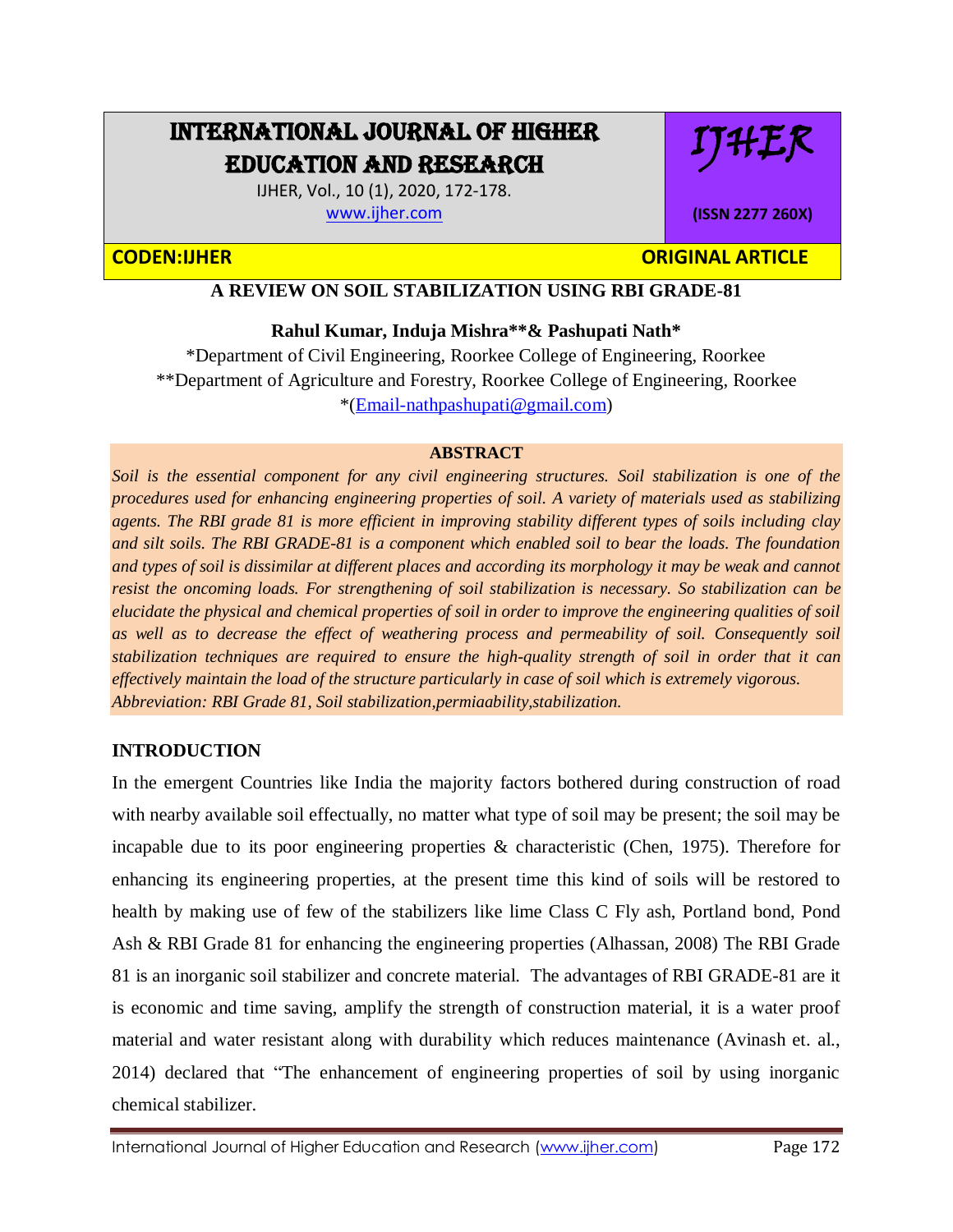#### **PROPERTIES OF RBI GRADE 81:**

RBI Grade -81 is Cement like stabilizer with non- toxic properties. It is a Grey Color, Odourless, Non-freezing, Non-flammable with 12 months Shelf life. It stored as a Dry form having Bulk density 700 kg/m and pH 12.5. The Chemical Properties of RBI Grade 81 as in % by mass are Ca (Cao : 52-56%), Si (SiO<sub>2</sub>: 15-19%, S (SO<sub>3</sub>: 9-11%), Al (Al<sub>2</sub>O<sub>3</sub>: 5-7%), Fe (Fe<sub>2</sub>O<sub>3</sub>: 0-2%) and Mg (MgO:  $0-1\%$ ), Mn, K, Cu, Zn:  $0.1-0.3\%$ , H<sub>2</sub>O 1-3, Fibers 0-1% and Additives It is ecofriendly material which evades the subsidence of naturally available resources. It can also be used in every climatic conditions and also saved majority of natural resources. By minimizing the energy consumption it also increases the climatic resistance and reduced carbon emission facilitating, Carbon credits.

## **MECHANISM OF SOIL STABLIZATION USING RBI GRADE-81**

Soil stabilization is a collection of earth work technology which enhances the soil characteristics in order to development of mechanical  $\&$  load bearing properties throughout technological methods like Soil improvement & Soil strengthening. Soil stabilization method is appropriate for heavily saturated soils, it is not suitable for road or traffic manufacture since required rate of compaction cannot be achieved. Soil substitute the ions and producing ionic bonds connecting the stabilizer as well as soil particles. The reaction with soil particles produces an inter particle matrix that combines soil particles simultaneously into a rigid mass. The barrenness of soil particles are filled with "crystalline rejoinder products", creating a mechanical bind involving the stabilizer and soil particles. The binding of the soil particles from end to end chemical bonds and frictional forces provides the aperture dimensions of created rigid stabilized soil system. This chemical process is continues over a period of time and in that way increasing the soil strength with time.

### **LITERATURE REVIEW**

Patil B.M. *et. al.* (2012) corroborated a study on application of Industrial Waste similar to Pond ash, Fly Ash, Stone dust, Foundry Sand and Steel Slag for Soil Stabilization. This inferred that the industrial waste materials like fly ash and pond ash can be used as stabilizer with clayey soil. Madurwar, K.V. *et. al.* (2013) accomplished a study on outcome of sodium silicate and RBI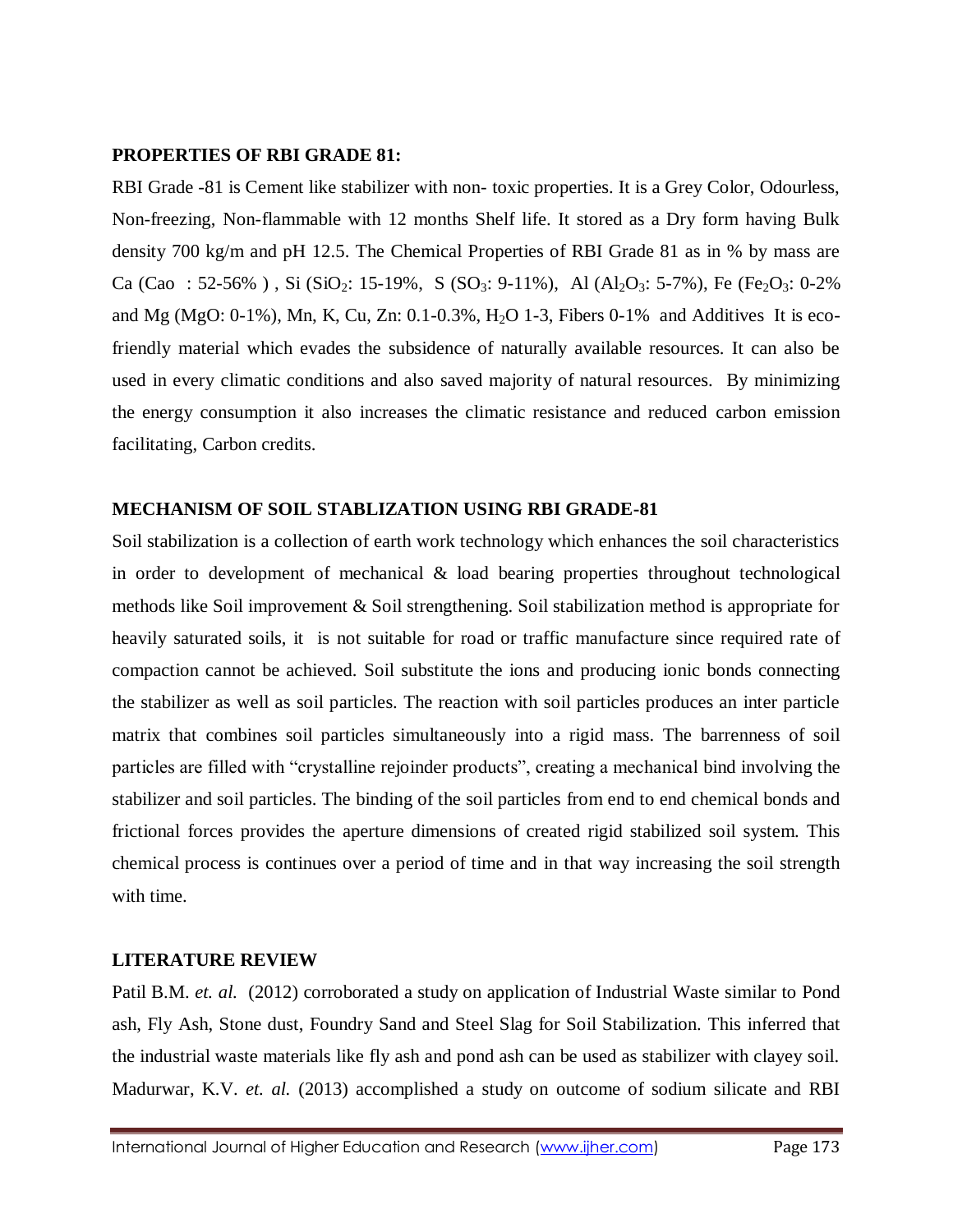Grade81 on black cotton soil to enhance its engineering properties, when the RBI Grade-81 was combining to the soil the free swell index value was decreased but with the accumulation of sodium silicate it was increased. Patil, B.M. and Patil, K.A. (2013) studied the effect of RBI Grade-81 and moorum to stabilized the soil. The conclusion made on the basis of test results was that the CBR value of soil can be improved by using moorum and RBI Grade-81 as stabilizer. Lekha B.M. and A.U. Ravi Shankar, (2014) conducted a experiment on performance of RBI Grade-81 in laboratory to stabilize the soil for pavements. The soil and stabilizer RBI 81 had mixed in different proportion and tested for atterberg's limit, OMC, MDD, UCS and CBR. The CBR value of soil showed good improvement when treated with 6% stabilizer. Manisha Gunturi *et. al.*, 2014 carried out a study on CBR and swelling behavior of expansive soil when treated with RBI Grade-81. The soaked CBR value and free swell index of untreated soil and soil treated with 2%, 4% & 6% RBI Grade-81 at 3 days, 7 days and 14 days curing period were established. The authors had tested the soil samples for atterbergs limit, compaction and UCS and Field Emission Scanning Electron Microscopy of untreated and treated soil with 6% RBI Grade-81 at 7 days curing period was conducted. K.V. Madurwar (2013) rolled out a try to improve properties of black cotton soil with RBI-81 and sodium silicate. After then Atterberg limit , CBR and UCS test were directed out on the sample of soil with RBI-81 in extent of 2% & 6% with curing time of 7,14 & 28 days. Which at long last made them to reach the conclusion that the ordinary soil which was having 2.33% CBR & 2.69% UCS has been increased to 10.03% & 3.62% at 14 days adding so as to cure 2% RBI-81 & 8.03% & 2.97% with 7 days curing. B.M.Patil,(2012) controls the alter in properties of sub grade soil by the use of soil stabilizer and provincially available poor materials. Where they completed standard proctor test on treated and untreated soil test and assessment of MDD and OMC were discover. This shows that the CBR value of sub grade soil can improved by using moorum along RBI 81 and development expenditure can be reduced to definite limit.

### **FIELD APPLICATION**

The RBI Grade-81 is used in Parking & Hard standing, Military& Paramilitary, Advance Landing Ground, Heliports, Hard Standing Grounds, Highways and High Altitude Roads. Various roads have been constructed in India by using RBI Grade-81. Some of successful projects using RBI Grade-81 are as follows:- Construction of Approach Road to BBH Mines by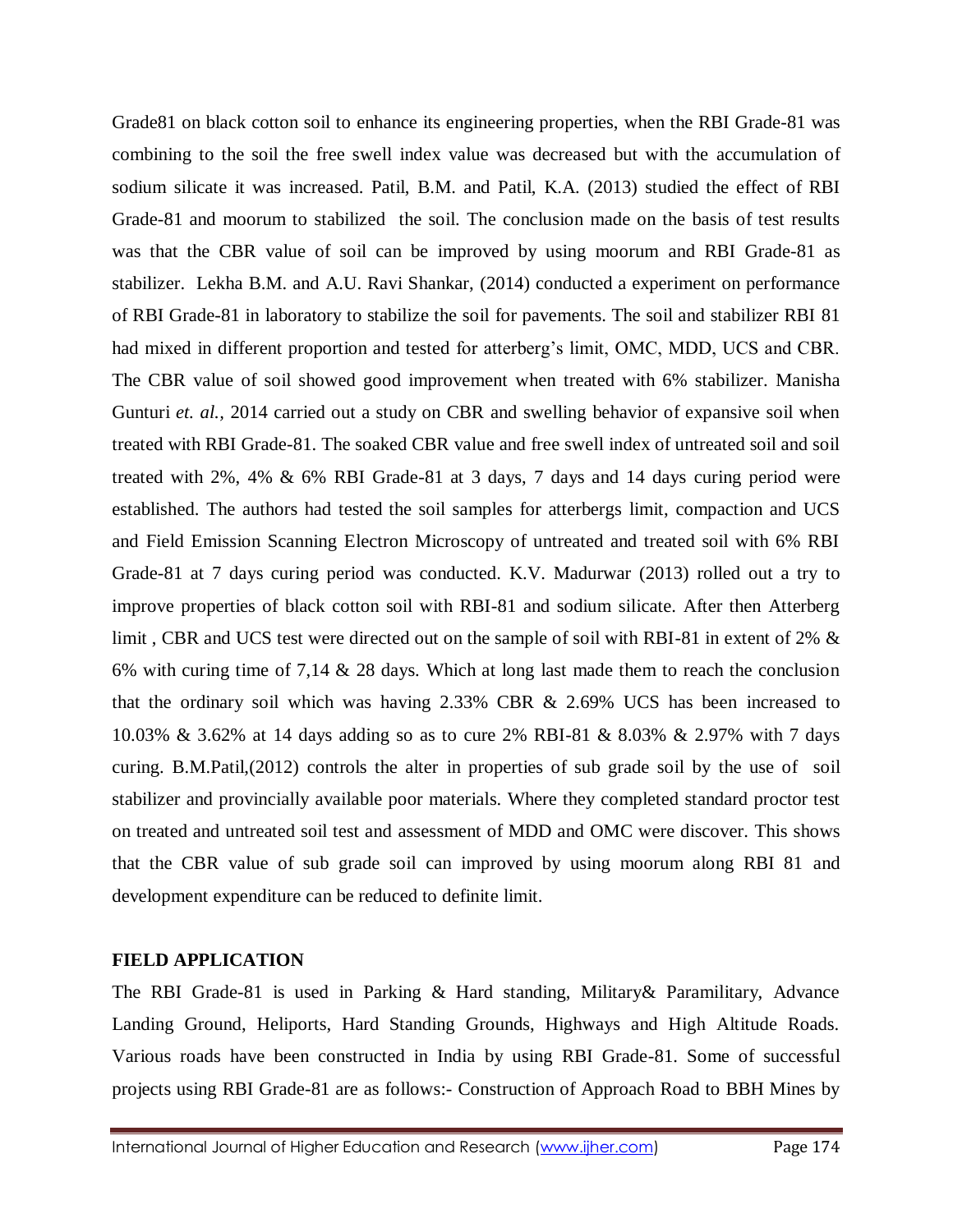PWD, SH-48, Chitradurga, Karnataka, Construction of Kashipur -Thakurdwara Road by PWD, SH-45 Haldwani , Uttrakhand, Construction of Road at Devasar near Jodhpur in Rajasthan by BRO, Construction of a stretch of state Highway in J&K (Reasi Pauni Road near Katra) by BRO in 2008, Construction of Road and Parking area at Siri Fort Sports Complex during common wealth games (2010) in Delhi, Construction of Airfield at Nyoma (Leh) by Indian Army in 2009, Construction of City Road and Parking area at Oil India Limited, Assam (2010), Mawali Tali Bhuria Dhora Desert Road, Mahajan Ranges, Suratgarh, Rajsthan.

#### **CONCLUSION**

The RBI Grade-81 is a effective stabilizer for the majority of soils types. The supplementary chemical like sodium silicates, pond ash, fly ash, moorum and sand stone can also be used with RBI grade-81 to improve the value of construction material. On the foundation of studies reported by numerous researches the following conclusions can be drawn: With the addition of RBI Grade-81 the plastic limit of soil increases and liquid limit of soil decreases and thus plasticity index of soil also decreases. When the quantity of stabilizer is increased there is a tremendous change in optimum moisture content in addition to maximum dry density. The geotechnical properties of clayey soil are enhanced to a great extent by adding RBI Grade 81 stabilizer. Swelling property of Clay type soil is decreased by the use of this product (Gunturi et. al. 2014) Naturally obtainable Granular material can be saved by using regionally available clayey soils. From the above said we can conclude that RBI Grade 81 is suitable for any type of soils & also it can be concluded that CBR value varies based on soil texture and improvement of strength.

#### **REFERENCES**

Alhassan, M. (2008), "Potentials of rice husk ash for soil stabilization." Assumption University Journal of Technology 11(4): 24650, April. Anon. 1990. Methods of testing soil for civil engineering purposes. B.S. 1377, British Standard Institute, London, UK. [www.journal.au.edu/au\\_techno/2008/oct08/12\(2\)\\_Article07.pdf.](http://www.journal.au.edu/au_techno/2008/oct08/12(2)_Article07.pdf)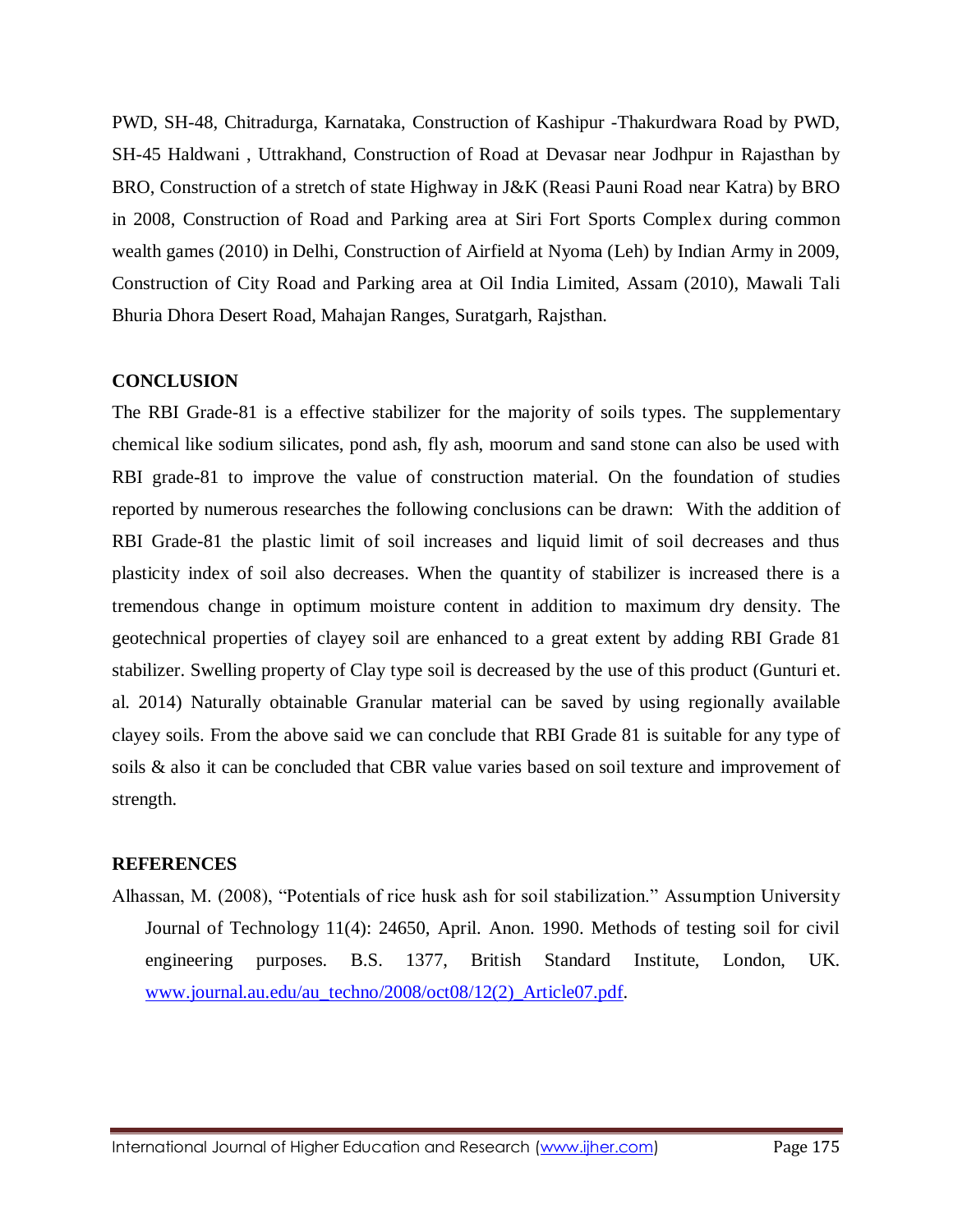- Avinash, N., Vinay, H., Prasad, D., Dinesh, S., and Dattatreya, J. (2014) Performance Evaluation of Low Volume Flexible Pavements - A Case Study. T&DI Congress 2014: pp. 69-78.doi: 10.1061/9780784413586.007.
- Biju, P. B., (2003), "Studies on Soil Stabilization Using TerraZyme for Pavement Subgrade." M.Tech Thesis, University of Kerala, Trivandrum.
- Brown, J.J., Brandon, T.L., Daniels, W.L., DeFazio, T.L., Filz, G.M., and Mitchell, J.K. (2004)"Rapid Stabilization/Polymerization of Wet Clay Soils." Phase I Literature Review. Air Force Research Laboratory, Tyndall AFB FL.
- Chen FH (1975), "Foundations on Expansive Soils." Developments in Geotechnical Engineering, vol. 12, Elsevier Scientific Publ. Co, New York, 280 p. B.A Asmatulaev.
- Jain, Parijat and Goliya, H. S. (2014) "Chemical stabilization of black cotton soil for sub-grade layer", International Journal of Structural and Civil Engineering Research, ISSN 2319 – 6009, Vol.- 3, Issue- 3, August 2014.
- Lekha B.M, A.U. Ravi Shankar (2014)."Laboratory Performance of RBI 81 Stabilized Soil for Pavements", International Journal of Civil Engineering Research. ISSN 2278-3652 Vol. 5,pp.105-110©Research India Publications [http://www.ripublication.com/ijcer.html.](http://www.ripublication.com/ijcer.html)
- Madurwar K.V., Dahale P.P. and Burile, A.N. (2013) "Comparative study of black cotton soil stabilization with RBI grade 81 and Sodium Silicate". International Journal of Innovative Research in Science, Engineering and Technology, 166 Int. J. Struct. & Civil Engg. Res. 2014.
- Mahto, Bibha and Duggal, A.K. "A REVIEW PAPER ON IMPROVEMENT OF SUBGRADE BY RBI GRADE 81 AND POND ASH", International Research Journal of Engineering and Technology (IRJET) e-ISSN: 2395 -0056 Volume: 02 Issue: 05 | August-2015 www.irjet.net p-ISSN: 2395-0072.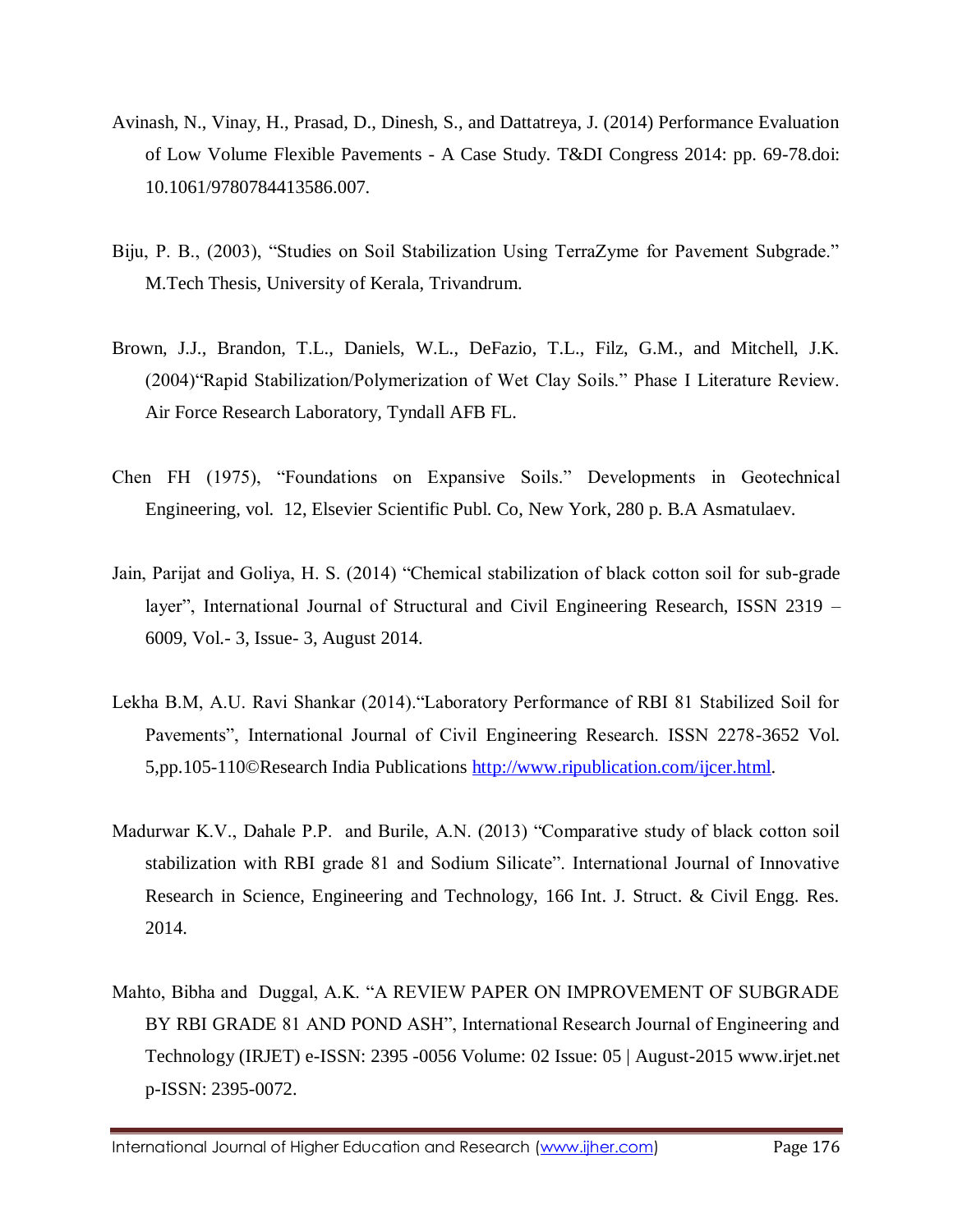- Manisha Gunturi, P. T. Ravichandran, R.Annadurai and Divya Krishnan.K (2014) "Effect of RBI-81 on CBR and swell behaviour of expansive soil". International Journal of Engineering Research ISSN:2319- 6890)(online), 2347-5013, Volume No.3, Issue No.5, pp : 336-339 01 May 2014.
- Manisha Gunturi, P.T.Ravichandran, R.Annadurai and Divya Krishnan.K (2014) "Study on strength characteristics of soil using soil stabilizer RBI  $-81$ ," International Journal of Research in Engineering and Technology e ISSN: 2319-1163 p ISSN: 2321-7308, Department of Civil Engineering, SRM University, Kattankulathur, and Chennai, India.
- Mgangira, M.B. (2009). "Evaluation of the effects of enzyme-based liquid chemical stabilizers on sub grade soils." Sustainable Transport: 28th Annual Southern African Transport Conference (SATC) 2009, Pretoria, South Africa, 6-9 July 2009, pp 192-199. [http://hdl.handle.net/10204/3654.](http://hdl.handle.net/10204/3654)
- Patil B.M. and Patil K.A. (2013) "Effect of RBI Grade-81 and Pond Ash on the properties of sub grade soil and Base course of flexible pavement", international journal of Civil, Architectural, Structural and Constructional engineering, Vol. 7, Issue 12.
- Patil B.M. and Patil K.A. and Kokate, L.K. (2012) "Utilization of industrial waste for soil stabilization", Proceedings of International Conference on Advances in Architecture and Civil Engineering (Aarcv 2012), Paper Id Get106, Vol. 1, 21st – 23rd June 2012.
- Patil B.M. and Patil K.A., (2013) "Effect of Fly Ash and RBI Grade 81 on Swelling Characteristics of Clayey Soil", International Journal of Advanced Technology In Civil Engineering, ISSN: 2231 – 5721, Volume-2, Issue-2.
- Patil B.M. and Patil K.A., (2013)"Improvement in properties of Sub grade Soil by Using Moorum and RBI Grade 81", International Journal of Scientific & Engineering Research, ISSN 2229-5518, Vol- 4, Issue- 5.